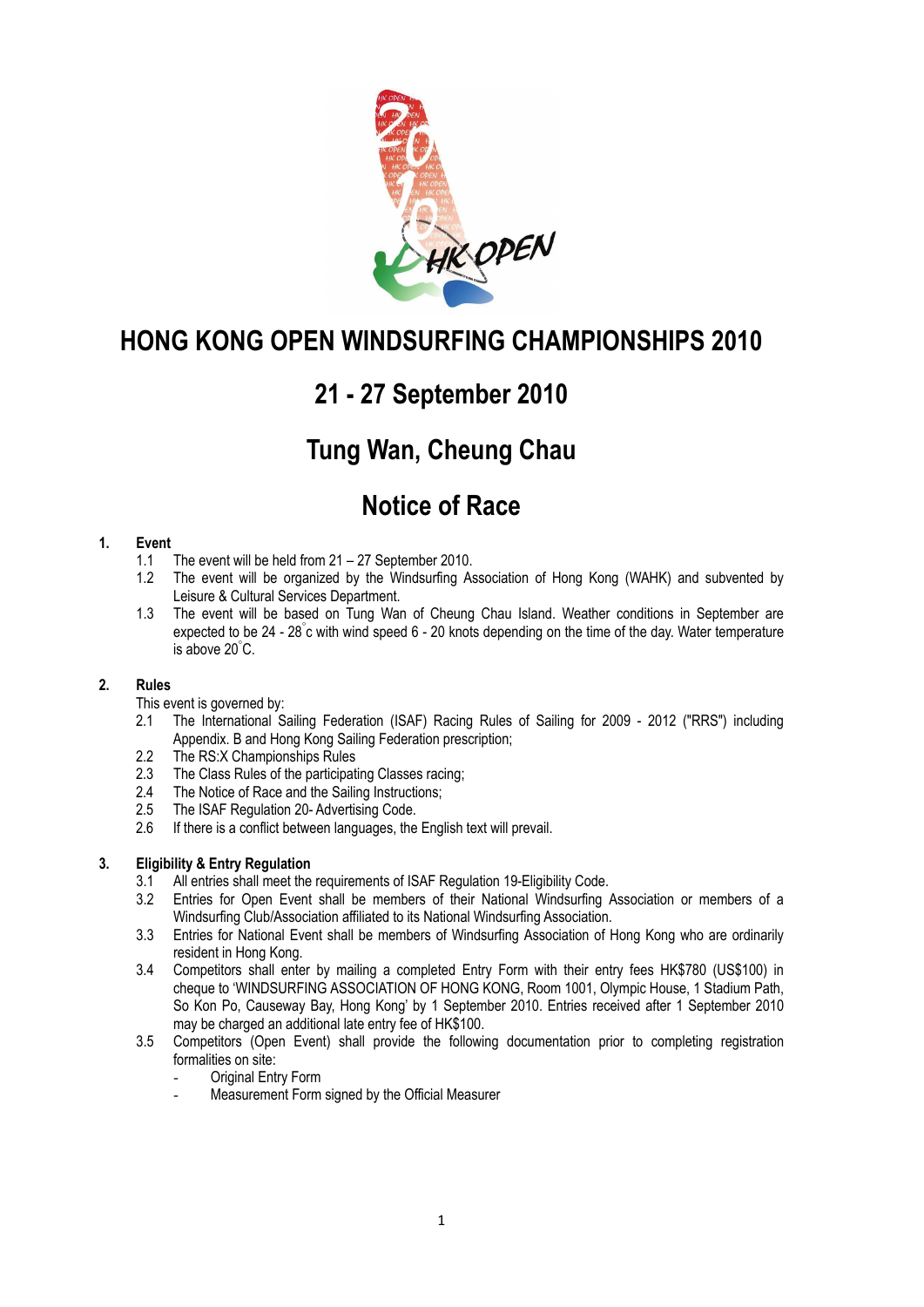## **4. Classes and Divisions**

- Classes<br>4.1.1
	- 4.1.1 Competitor shall participate in One Class Only.<br>4.1.2 Neil Pryde RS:X (RS:X) Techno 2930D and Ra
		- Neil Pryde RS:X (RS:X), Techno 293OD and Raceboard 05
			- Equipment shall comply with their respective current class rules
			- Except rigs or parts approved by Organising Committee, details see the approved list in the SI. (This exception applies to National Event ONLY)
	- 4.1.3 Raceboard 7.8
		- Equipment shall comply with current Raceboard Class Rules with maximum sail area of 7.8m2
	- 4.1.4 Raceboard 05 and Raceboard 7.8 Mini-minim are for National Event Only

#### 4.2 Divisions

|  |  | Men (A) and Women (B) |  |  |
|--|--|-----------------------|--|--|
|--|--|-----------------------|--|--|

4.2.2 Age:

| nyv.             |                                                                                  |  |
|------------------|----------------------------------------------------------------------------------|--|
| Master (C)       | Age over 40 as at 31 December 2010 (Born in or before 1969)                      |  |
| Youth (D)        | Age under 20 as at 31 December 2010 (Born in or after 1991)                      |  |
| Youth (RSX)      | Age under 19 as at 31 December 2010 (Born in or after 1992)                      |  |
| Junior Boys (E)  | Age under 17 as at 31 December 2010 (Born in or after 1994)                      |  |
| Junior Girls (F) | Age under 17 as at 31 December 2010 (Born in or after 1994)                      |  |
| Minim Boys (G)   | Age under 15 as at 31 December 2010 (Born in or after 1996)                      |  |
| Minim Girls (H)  | Age under 15 as at 31 December 2010 (Born in or after 1996)                      |  |
|                  | Mini-minim Boys (I) Age under 13 as at 31 December 2010 (Born in or after 1998)  |  |
|                  | Mini-minim Girls (J) Age under 13 as at 31 December 2010 (Born in or after 1998) |  |
|                  |                                                                                  |  |

#### 4.2.3Equipment:

| Minim Boys (G)       |                              | Sail size: 7.8m <sup>2</sup> in maximum                                                                            |
|----------------------|------------------------------|--------------------------------------------------------------------------------------------------------------------|
| Minim Girls (H)      |                              | Sail size: 7.8m <sup>2</sup> in maximum                                                                            |
| Mini-minim Boys (I)  |                              | Board's maximum hull length of 2930mm and maximum hull<br>width of 1005mm<br>Sail size: 6m <sup>2</sup> in maximum |
| Mini-minim Girls (J) | $\qquad \qquad \blacksquare$ | Board's maximum hull length of 2930mm and maximum hull<br>width of 1005mm<br>Sail size: 6m <sup>2</sup> in maximum |

#### 4.3 The classes and divisions per event are listed in the following table.

| Class<br>Division    | RS:X | Raceboard<br>7.8          | Raceboard<br>05 | Techno 293<br>OD |
|----------------------|------|---------------------------|-----------------|------------------|
| Men (A)              |      |                           |                 |                  |
| Women (B)            |      |                           | ✔<br>$\star$    |                  |
| Master (C)           |      |                           |                 |                  |
| Youth (D)            |      |                           |                 |                  |
| Youth (RSX)          |      |                           |                 |                  |
| Junior Boys(E)       |      |                           |                 |                  |
| Junior Girls (F)     |      |                           |                 |                  |
| Minim Boys (G)       |      |                           |                 |                  |
| Minim Girls (H)      |      |                           |                 |                  |
| Mini-minim Boys (I)  |      | $\star$<br>$\overline{ }$ |                 |                  |
| Mini-minim Girls (J) |      | $\star$                   |                 |                  |

Remarks: "✔ \*" Eligible for National Event only

- 4.4 Minimum of 5 entries is required to form a division.<br>4.5 If less than 5 entries in that division, different division
- If less than 5 entries in that division, different divisions by genders of the same class will be combined.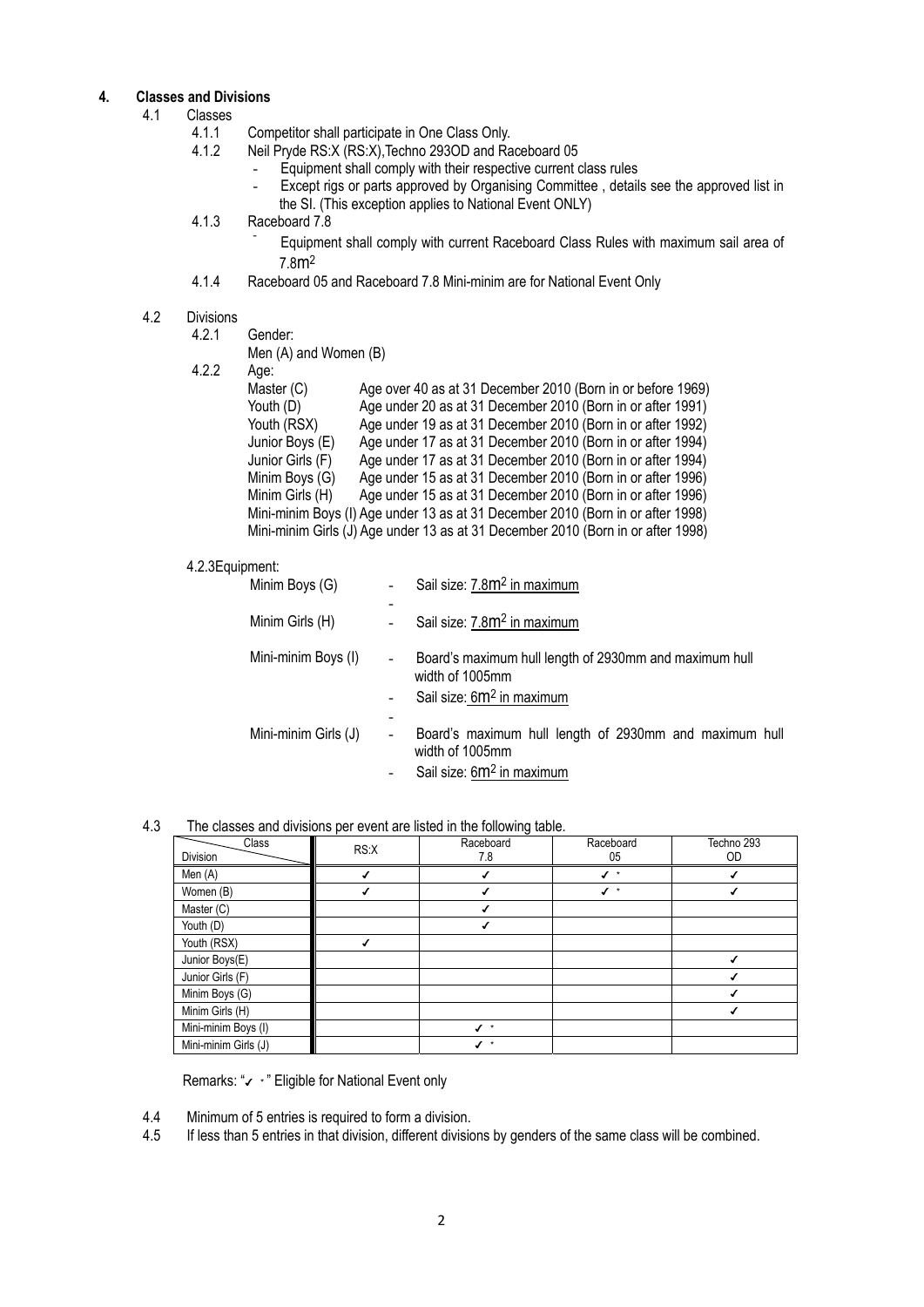#### **5. Schedule**

5.1 Open Event: - a maximum of 10 races are scheduled as follows.

| ◡. ୲ | Opon Evont. - a maximum or To Tacco are scributiled as follows.  |                 |                                       |
|------|------------------------------------------------------------------|-----------------|---------------------------------------|
|      | 21 September 2010 (Tue)                                          | $11:00 - 17:00$ | Registration & Measurement            |
|      | 22 September 2010 (Wed)                                          | $09:00 - 17:00$ | <b>Registration &amp; Measurement</b> |
|      |                                                                  | 14:00           | Practice Race                         |
|      |                                                                  | 16:00           | Team Managers' meeting                |
|      |                                                                  | 17:00           | Opening Ceremony                      |
|      | 23 September 2010 (Thu)                                          | $09:00 - 10:00$ | <b>Registration &amp; Measurement</b> |
|      |                                                                  | 10:30           | <b>First Possible Start</b>           |
|      |                                                                  | 16:00           | Latest Possible Start                 |
|      | 24 September 2010 (Fri)                                          | 10:00           | <b>First Possible Start</b>           |
|      |                                                                  | 16:00           | Latest Possible Start                 |
|      | 25 September 2010 (Sat)                                          | 10:00           | <b>First Possible Start</b>           |
|      |                                                                  | 16:00           | Latest Possible Start                 |
|      | 26 September 2010 (Sun)                                          | 10:00           | First Possible Start                  |
|      |                                                                  | 15:00           | Latest Possible Start                 |
|      | 27 September 2010 (Mon)                                          | 19:00           | <b>Prize Giving Ceremony</b>          |
| 5.2  | National Event: - a maximum of 5 races are scheduled as follows. |                 |                                       |
|      |                                                                  |                 |                                       |

| J.Z | TVAIDHALEVEHI. - A HIAXIITIUHI OL 3 TACES ALE SCHEUUIEU AS TOIJOWS. |                 |                                                                                          |
|-----|---------------------------------------------------------------------|-----------------|------------------------------------------------------------------------------------------|
|     | 25 September 2010 (Sat)                                             | $09:00 - 09:30$ | Registration                                                                             |
|     |                                                                     | 10:00           | <b>First Possible Start</b>                                                              |
|     |                                                                     | 16:00           | Latest Possible Start                                                                    |
|     | 26 September 2010 (Sun)                                             | 10:00           | First Possible Start                                                                     |
|     |                                                                     | 15:00           | Latest Possible Start                                                                    |
|     | 27 September 2010 (Mon)                                             | 19:00           | <b>Prize Giving Ceremony</b>                                                             |
| ะ ว |                                                                     |                 | $D288$ Committee Meeting will be hold in the race office at $00:00$ an eveny competition |

5.3 Race Committee Meeting will be held in the race office at 09:00 on every competition day.

#### **6. Measurement**

- 6.1 Each competitor shall ensure that his/her equipment complies with the current Class Rules.
- 6.2 Measurement and equipment checks will be made throughout the event.
- 6.3 For Open Event Competitors shall book a Measurement time Slot by signing in at the measurement area after picking up their Measurement Form from the Registration Desk.

#### **7. Sailing Instructions**

The Sailing Instructions (SI) will be available at registration as well as the event program scheduling social events.

#### **8. Courses**

Courses shall be as described in the SI.

#### **9. Scoring**

- 9.1 The scoring system in RRS Appendix A & B will be used.
- 9.2 The Low Point Scoring system in RRS B8.3(a) will be used.
- 9.3 Minimum of 3 races are required to be completed by each division to constitute an event.
- 9.4
- 9.4.1 When fewer than 4 races have been completed, a competitor's series scores will be the total of his / her race scores.
- 9.4.2 When 4 or more races have been completed, a competitor's series scores will be the total of his / her race scores excluding his / her worst score.

#### **10. International Jury**

- 10.1 It is the intention to have an international Jury, which will be appointed in accordance with the RRS Appendix N.
- 10.2 The decisions by an International Jury will be final and cannot be appealed in accordance with RRS 70.5.

#### **11. Coaches, Coach & Supporting Boat**

- 11.1 Coach boats will be available for charter on a first come first served basis. Please apply to organizers for costs and availability. For this limited service you may contact the organizer before the 1 September 2010
- 11.2 Coaches, team leaders and other support personnel from participating nations with a support boat shall keep clear 100 m of the course area during racing, except in boats provided by the organizer or when asked to assist by the Race Committee.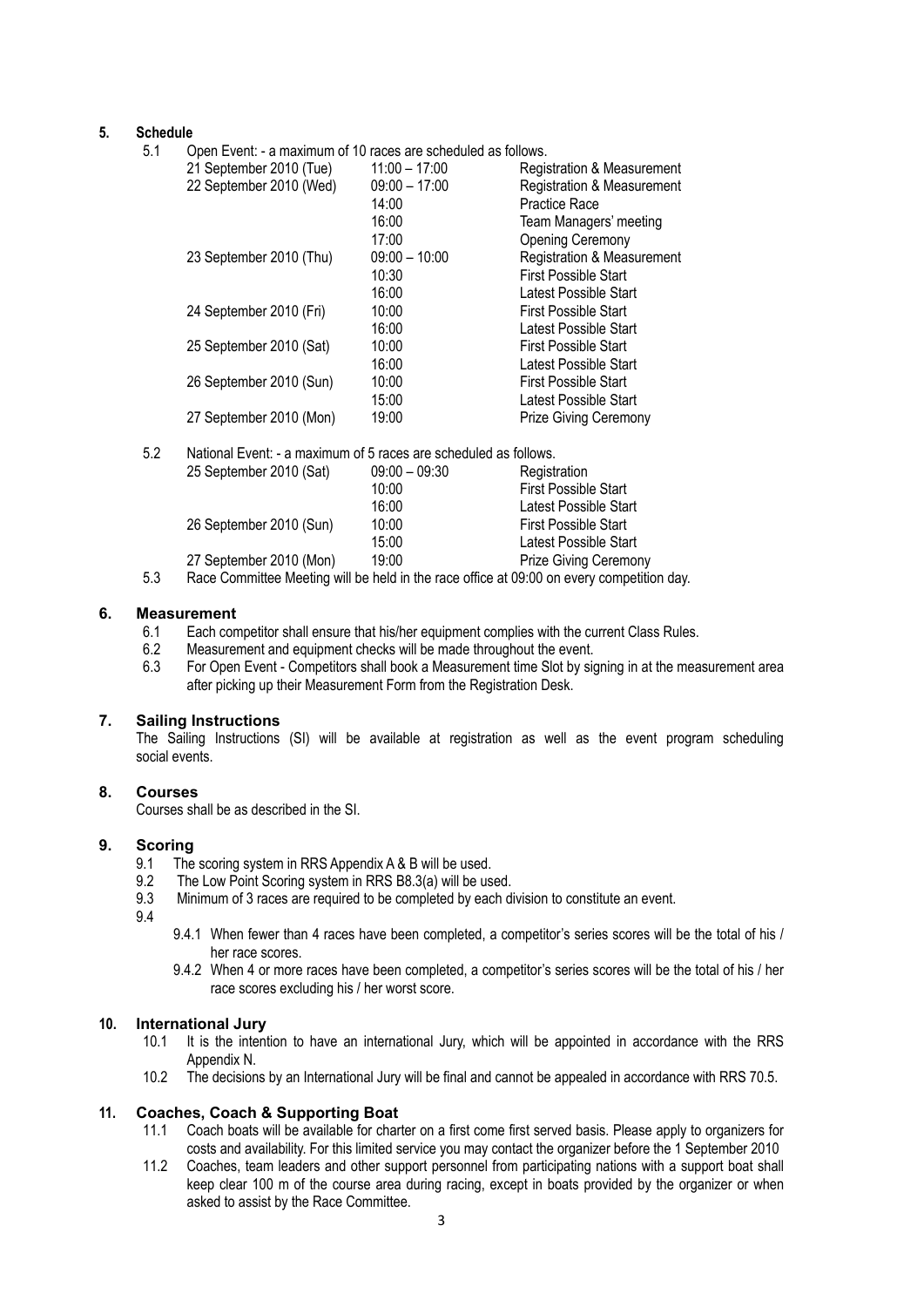11.3 Support boats shall also clearly display their national 3 letter country code in black on a white background either on a flag of a minimum of 50cm x 40cm in size or on the cover of their outboard engine.

#### **12. Berthing**

- 12.1 On completion of registration and continuing until the end of the regatta, when ashore (other than when launching and retrieving), all boards shall be kept in their assigned places. Removal of any board from the regatta site shall require prior written approval from the jury. Access to boards in the board storage area during certain hours, including hours of darkness may be restricted.
- 12.2 Unless otherwise directed by the Organizer, all competing boards and equipment shall be launched and retrieved from the designated area.

#### **13. Buoyancy**

If personal buoyancy is prescribed, each competitor shall wear, above the waist, a jacket harness or vest with minimum buoyancy of 4kg un-inflated, in fresh water. The buoyancy shall be tested with a metal weight of 4kg, which shall remain supported for a minimum of 5 minutes.

#### **14. Prizes**

Prizes will be awarded for the first, second and third overall places in each division.

#### **15. Disclaimer of Liability**

Competitors take part in all races at their own risk. The Organizers or any of their officials or representatives, or the sponsors or their officials or representatives is not responsible, under any circumstances, for any damage, loss or injury either ashore or on the water either to persons or equipment, which may result. Participation in this event, supporting events and in each race in them is at the sole discretion of the sailor and at his/her own risk.

#### **16. Insurance**

Competitors shall possess valid third party liability insurance.

#### **17. Drug Testing**

Competitors are reminded of the ISAF rules and regulations concerning the use of banned methods and substances. Drug testing may take place during the event. Please read the application form carefully regarding the anti-doping testing consent.

#### **18. Television and Media**

In registering for the event, competitors automatically grant to the Organizers the right in perpetuity to make, use and show from time to time at their discretion, any motion pictures, still pictures and live, taped or filmed television and other reproductions of them, taken during the period of the vent, for the sail Championship as defined in the Notice of Race and Sailing Instructions in which he/she participates without compensation.

#### **19. Accommodations and Transportation**

The organizers will assist to arrange hotel or bungalow accommodation, and transportation to and from the airport and the event venue. Please contact WAHK office to get an Accommodation & Transportation Reservation Form for details.

#### **20. Enquiry**

 WAHK Office: Room 1001, Olympic House, 1 Stadium Path, Causeway Bay, HONG KONG Tel: (852) 2504 8255 Fax: (852) 2577 7529 Email: wahk@windsurfing.org.hk Website: http://www.windsurfing.org.hk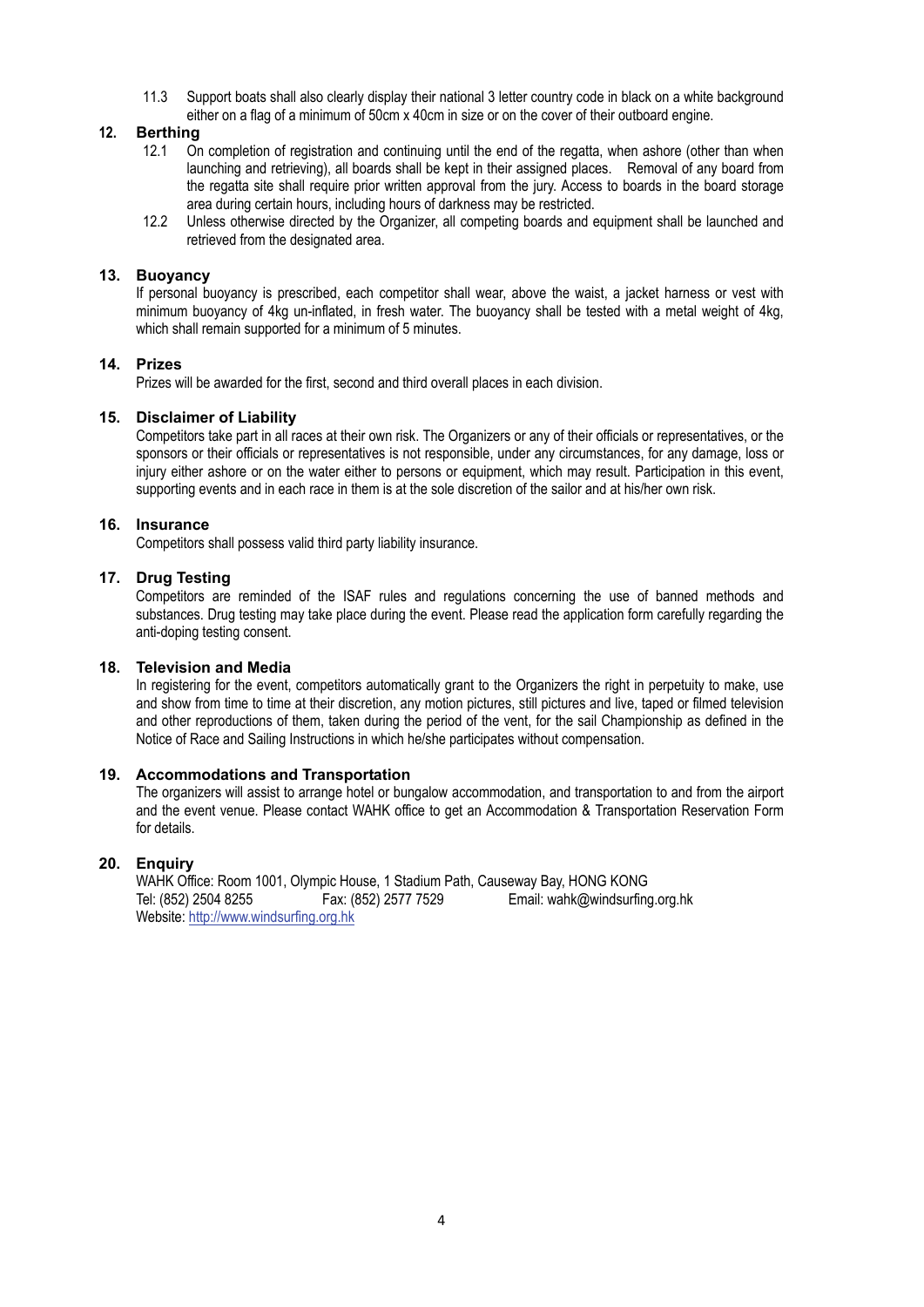### **Hong Kong Open Windsurfing Championships 2010 Regatta Entry Form 21- 27 September 2010 Tung Wan, Cheung Chau**

| Name:                                                                                          |                                             |                                                             | Sail No.: |                                                                                                                                                                                                                                             |
|------------------------------------------------------------------------------------------------|---------------------------------------------|-------------------------------------------------------------|-----------|---------------------------------------------------------------------------------------------------------------------------------------------------------------------------------------------------------------------------------------------|
| Address:                                                                                       |                                             |                                                             |           |                                                                                                                                                                                                                                             |
|                                                                                                |                                             |                                                             | Country:  |                                                                                                                                                                                                                                             |
| Tel.:                                                                                          | Fax.:                                       |                                                             | Email:    |                                                                                                                                                                                                                                             |
|                                                                                                |                                             |                                                             |           |                                                                                                                                                                                                                                             |
| Sex : <b>quare</b>                                                                             | $\Box$ Female                               | Date of Birth (DD/MM/YY):                                   |           |                                                                                                                                                                                                                                             |
| <b>Classes</b><br>□ RS:X Class<br>$\Box$ Raceboard 7.8<br>(Please tick only one class)         |                                             | $\Box$ Techno 293 OD $\Box$ Raceboard 05                    |           |                                                                                                                                                                                                                                             |
| <b>Divisions</b>                                                                               |                                             |                                                             |           |                                                                                                                                                                                                                                             |
| Gender                                                                                         | $\Box$ Men (A)                              | $\Box$ Women (B)                                            |           |                                                                                                                                                                                                                                             |
| Age                                                                                            | $\Box$ Master (C)<br>$\Box$ Junior Boys (E) | □Youth (D)<br>$\Box$ Youth (RSX)<br>$\Box$ Junior Girls (F) |           |                                                                                                                                                                                                                                             |
|                                                                                                | $\Box$ Minim Boys (G)                       | $\Box$ Minim Girls (H)                                      |           |                                                                                                                                                                                                                                             |
| Age and Equipment                                                                              | $\Box$ Mini-minim Boys (I)                  | $\Box$ Mini-minim Girls (J)                                 |           |                                                                                                                                                                                                                                             |
| Entry Fee: HK\$780 (US\$100)                                                                   |                                             | Transportation Fee: HK\$500 (US\$65)                        |           |                                                                                                                                                                                                                                             |
| WAHK office after 1 September 2010.                                                            |                                             |                                                             |           | Duly completed Regatta Entry Form together with cheque payable to "WINDSURFING ASSOCIATION OF HONG KONG"<br>should be sent to WAHK Office. An Additional HK\$100 (US\$15) may be charged if the entry fee has been sent to                  |
| responsibility of any loss, damage of injury to people or equipment incurred during the event. |                                             |                                                             |           | I agree to be bound by the ISAF Racing Rules, the Notice of Race and the Sailing Instructions. I understand that the<br>Windsurfing Association of Hong Kong, the organizers, the race committee and the sponsors of the event will take no |
| I, hereby, declare that I also agree to comply with the anti-doping testing in this event.     |                                             |                                                             |           |                                                                                                                                                                                                                                             |
| Competitor's Signature:<br>Date:                                                               |                                             |                                                             |           |                                                                                                                                                                                                                                             |
| <b>PARENT OR LEGAL GUARDIAN'S ASSENT</b><br>following.                                         |                                             |                                                             |           | N.B. If the participant is under eighteen years of age, the participants' parent or legal guardian must complete the                                                                                                                        |
| I, being the parent or legal guardian of<br>Championship as specified above                    |                                             |                                                             |           | (print name) hereby confirm that the<br>foregoing Agreement shall be binding on the participant and that I do not object to the above competing in the                                                                                      |
| Signature:                                                                                     |                                             | Parent / Legal Guardian                                     |           | Date:                                                                                                                                                                                                                                       |
| <b>Send Forms to: WAHK office</b>                                                              |                                             |                                                             |           |                                                                                                                                                                                                                                             |

Address: Room 1001, Olympic House, 1 Stadium Path, Causeway Bay, HONG KONG